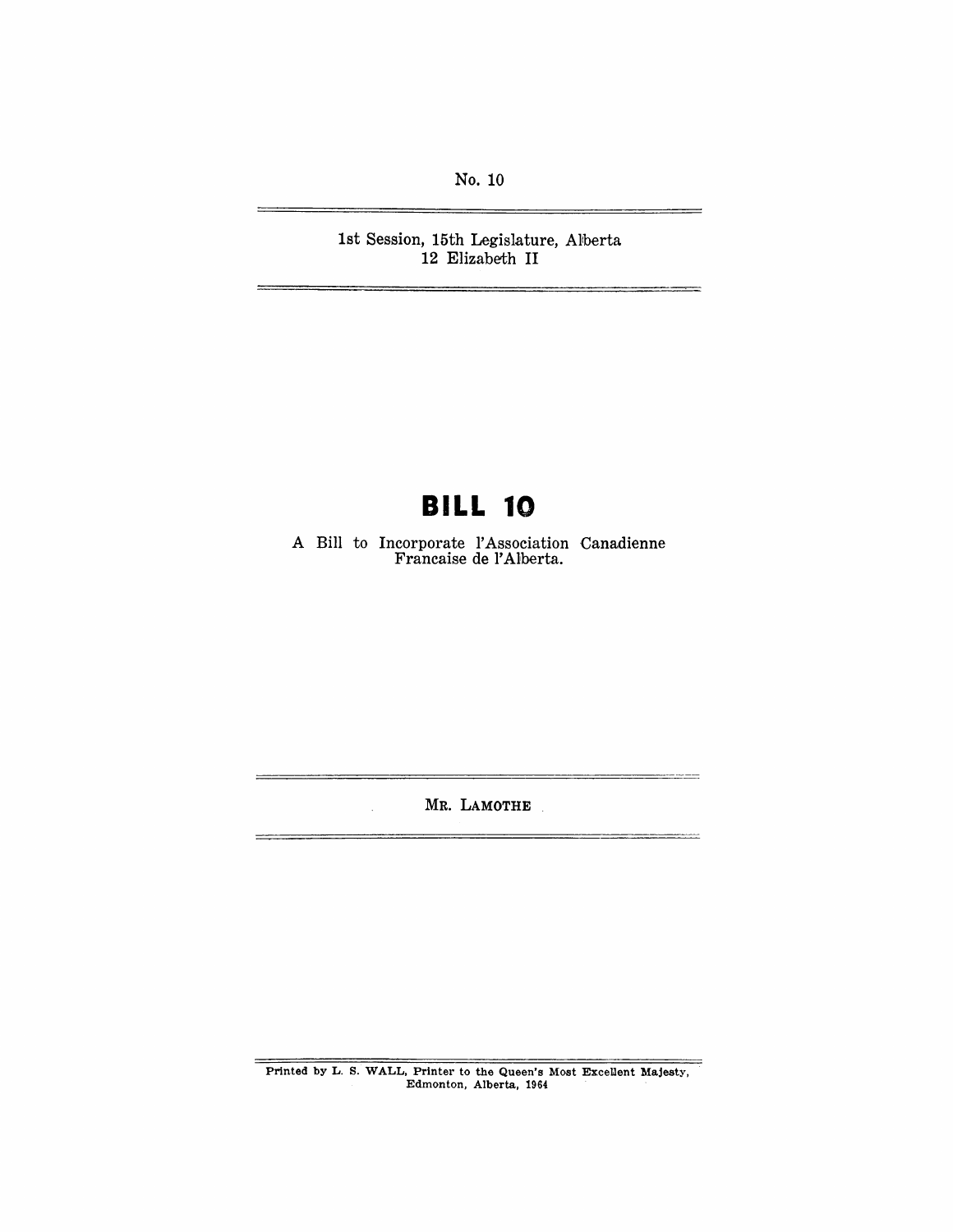### **BILL**

#### No. 10 of 1964

#### An Act to Incorporate l'Association Canadienne Francaise de l'Alberta

#### *(Assented to* , 1964)

Preamble

**M/HEREAS** the persons hereinafter named have petitioned for an Act constituting them a body politic and corporate with the powers and for the purposes hereinafter set forth;

AND WHEREAS it is expedient to grant the prayer of the said petitioners;

THEREFORE Her Majesty, by and with the advice and consent of the Legislative Assembly of the Province of Alberta, enacts as follows:

Inoor-poration

1. His Honour Judge Andre M. Dechene, Louise A. Desrochers, Lionel Tellier, Joseph P. Moreau, Roger Motut, Lucien Maynard, and such other persons as are now or may hereafter become under the provisions of this Act members of the Association, shall be, and are hereby declared to be a body politic and corporate in deed and in name by the name of "Association Ganadienne Francaise de l' Alberta" for the purposes and objects hereinafter set out.

Objects

- 2. The objects of the association are
	- (a) to rescue from oblivion the memories of the early inhabitants, missionaries, fur traders, explorers and settlers in Alberta of French origin,
	- $(b)$  to promote the intellectual, moral, social and material welfare of the Canadians of French origin in Alberta,
	- $(c)$  to promote the study of the French language and the formation of adult education groups,
	- $(d)$  to sponsor radio programmes in French,
	- (e) to promote goodwill, harmony and co-operation among its members,
	- $(f)$  to promote better understanding among Canadians of different racial origin in the Province.

Seal, succession, oontracts and status

3. The association shall have perpetual succession and a common seal, and may at any time hereafter contract and be contracted with, including the borrowing of money on mortgage, or promissory note, sue and be sued, implead and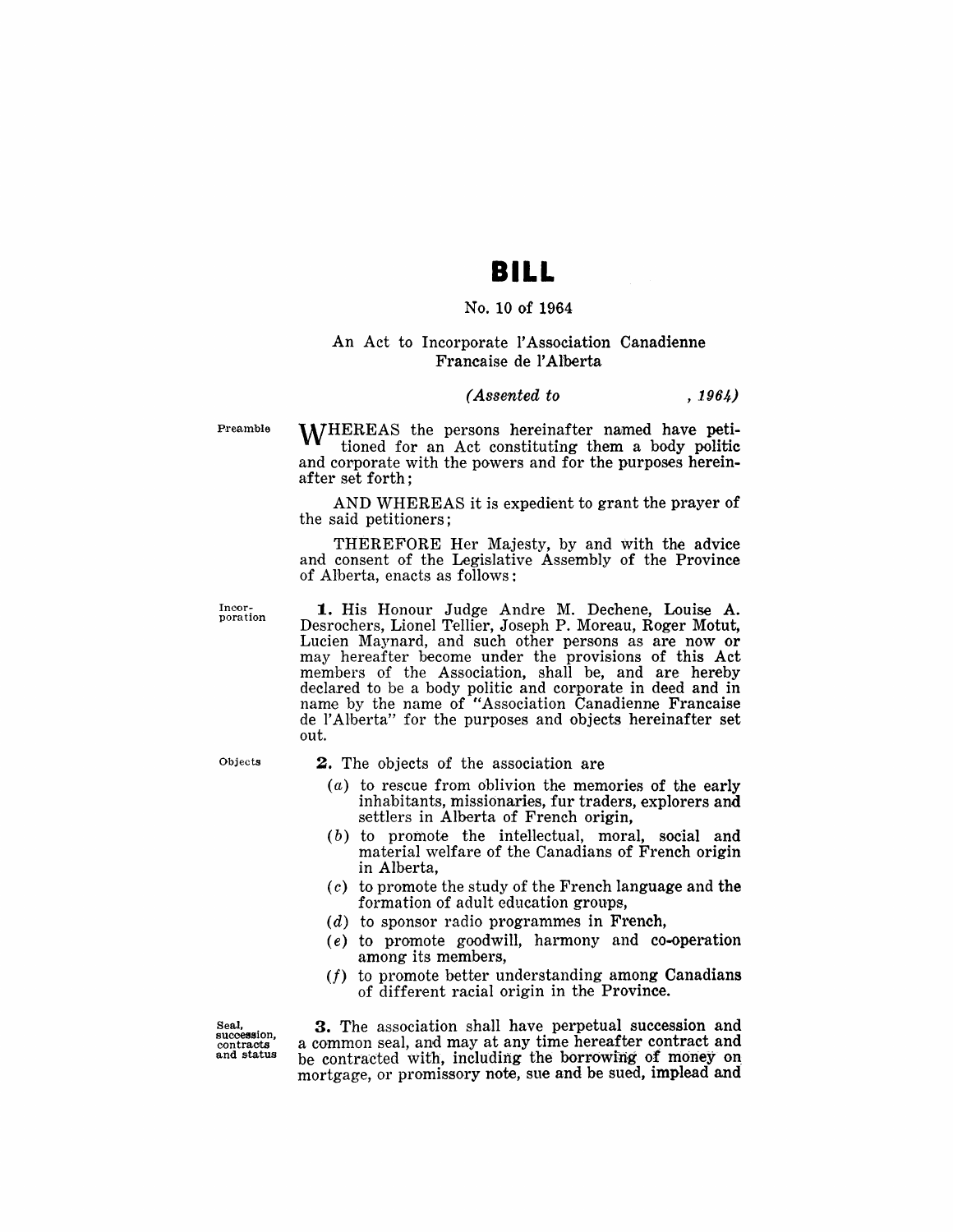be impleaded, in any manner whatsoever in all courts in this Province.

Head office

4. The head office of the association shall be at the City of Edmonton in the Province of Alberta, or at such other place in the Province as may from time to time be determined by the by-laws of the corporation.

Power of  $~5.$  The association shall have power from time to time acquisition *of realty* and and at any time hereafter to acquire by gift, hold, devise, bequest, transfer, purchase or otherwise for the benefit of the corporation, any real or personal property, and may from time to time dispose of the same or any part thereof by sale, transfer or mortgage, lease, exchange or otherwise, and with the proceeds therefrom may acquire other real or personal property or invest the same in any security whatsoever for the use of the association.

> 6. The rents, revenues and profits of all real or personal property held by the association shall be appropriated and applied for the purposes of the association and of the institutions carried on by the association and the construction and repair of buildings and the acquisition of real or personal property requisite for the purposes of the association.

Application<br>of revenues

Execution of<br>documents

7. Any transfer, mortgage, discharge of mortgage, or lease of real estate or any interest therein or any transfer of stocks, funds, debentures or other personal property vested in the association shall be deemed to be duly executed for that purpose if the same has affixed thereto the seal of the association verified by the signatures of the president and the secretary for the time being of the association.

8. The association shall have power to erect, construct equip and maintain buildings and other erections for the proper carrying on of its education and charitable works and to do all other matters and things necessary for the carrying out of the objects of the association.

By-laws

Further powera

> **9.** It shall be lawful for the association to make by-laws, rules, orders and regulations for the government and proper administration of the property, affairs and interests of the association, and to repeal and amend the same from time to time, including the enforcement of discipline and the admission and retirement of members, the appointment, deposition or removal of any persons as members of the association or bearing office therein, and generally for the internal government of the affairs of the association.

Borrowing powers

10. The corporation in addition to all other powers shall have power

- $(a)$  to borrow or raise or secure the payment of money
- 2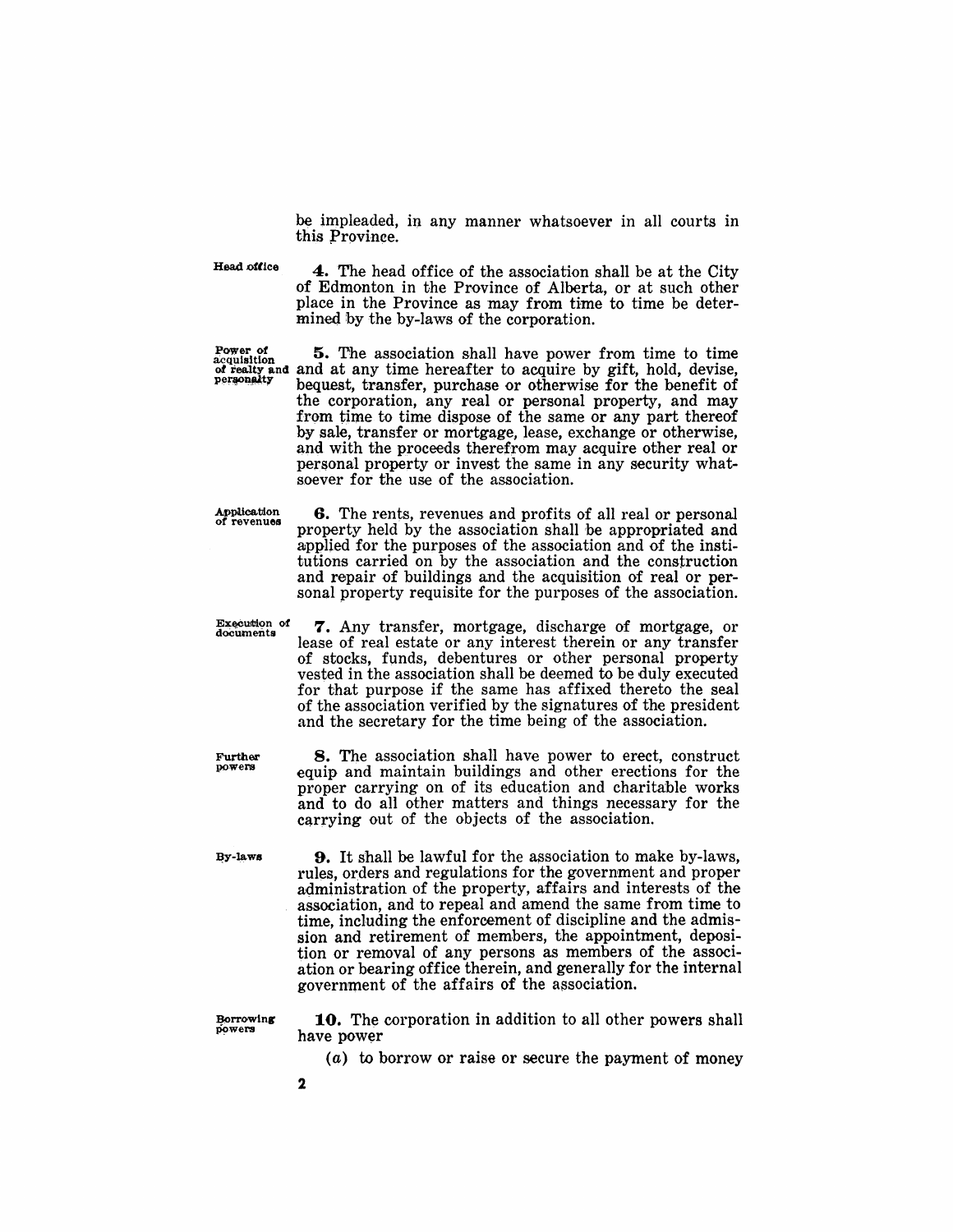by negotiable instruments and by the issue of debentures or debenture stock, bonds, mortgages or obligations charged upon the property of the corporation, and to extend the period for payment of the same, and to purchase, redeem or pay off any such securities in whole or in part,

- (b) to invest its funds, or any portion thereof, either directly in the name of the corporation, or indirectly in the name of trustees, in the purchase of such securities as it may deem advisable, and also may lend its funds or any portion thereof on any such securities,
- $(c)$  to ensure or give any guarantee for payment of any loan, mortgage, bond or debenture issue, obligations or securities made or issued by the corporation situate within the Province of Alberta, and
- $(d)$  to mortgage or charge all or any part of the property of the corporation either for the payment of security for a debt or otherwise.

 $G_{\text{trans}}^{\text{organiza-}}$  11. (1) The association may from time to time have the constant or establish and maintain any number of branches thereof or establish and maintain any number of branches thereof to promote the objects of the association, and may provide for the organization of special branches to promote specific objects of the association, and each such branch shall have all the powers necessary to carry out its particular objects.

> $(2)$  The association may provide the qualifications for membership in any special branch with the right to such special branch to make any rules and regulations required for the operation of the branch.

> $(3)$  Any branch which may hereafter be established with special membership and which may be desirous of becoming incorporated, shall and may by resolution approved by a vote of at least two-thirds of the members present at any regular meeting resolve to become so incorporated; and upon evidence by a certified copy of such resolution signed by the president and secretary of such branch being filed with the Registrar of Companies together with a certificate signed by the president and secretary of the association that the incorporation of such branch has been duly authorized by the association, such branch shall be and become from the time of the issuing by the Registrar of Companies of his certificate hereinafter provided for, a body politic and corporate as aforesaid by the style or name by which it may be designated by the association, and as such shall have perpetual succession and a common seal, with power to change or alter the said seal by by-law to that effect.

(4) Any branch hereafter established with special membership which shall seek to become incorporated under this Act shall be entitled upon producing and filing of the proofs, documents and certificate aforesaid and upon payment of a fee of ten dollars to receive a certificate of incorporation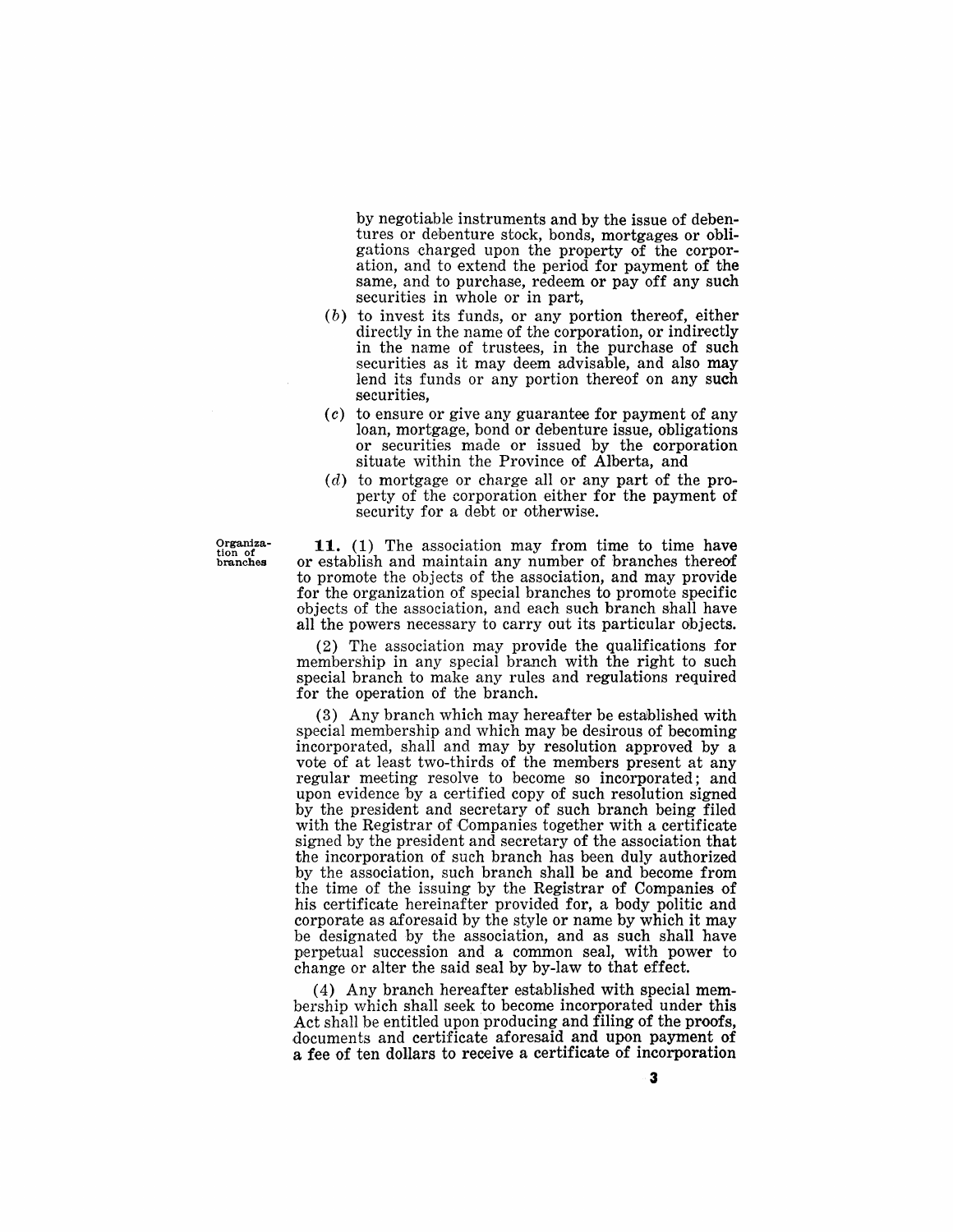under the provisions hereof under the hand of the Registrar of Companies in such form as he may deem suitable, and such certificate shall be final and conclusive evidence of such branch being a corporation under this Act.

(5) Whenever a debt has been or shall be contracted by any branch hereafter established under this Act with special membership for the building, repairing, extending or improving of any buildings or for acquiring land held by any such branch under the provisions of this Act, or for the purchase of the land on which the same has been or is intended to be erected, any such incorporated branch may from time to time secure the debt or any part thereof by a mortgage upon the lands and buildings, or may borrow money to pay the debt or part thereof and may secure the repayment of the loan and interest by a mortgage upon its lands and buildings or part thereof upon such terms as may be agreed upon.

(6) Any transfer, mortgage, discharge of mortgage, or lease of real estate or any interest therein or any transfer of stocks, funds, debentures or other personal property of any branch incorporated under this Act shall be deemed to be duly executed for that purpose if the same has affixed thereto the common seal of the said branch so named therein and of the president and of the secretary of the said branch.

(7) Should any branch hereafter established with special memhership cease to exist or be dissolved from any cause whatsoever, all the property held or belonging to such branch shall at once vest in the association but charged with the payment of the debts of such branch to the full extent of such property.

(8) In case the association declares the authority of any branch hereafter established with special membership forfeited pursuant to the constitution of the association, such branch shall, if not incorporated under this Act, be and be held to cease to exist and to be dissolved from the date of the resolution declaring such forfeiture, and if incorporated under this Act from the date of filing with the Registrar of Companies of a certificate under the hands of the president and the secretary and the seal of the association certifying to such forfeiture.

Non-profit 12. No member of the association or of any branch of the association incorporated under this Act shall have the right to derive any personal benefit from any interest he may have in the association or any branch thereof, nor shall any member have the power to assign or transfer to any person or persons whomsoever, any interest which he may have to or in the funds or property of the said association or any branch thereof, and upon the decease of any such member the same shall not pass to his heirs, executors or administrators, but the same shall at all times be the property and remain under the control of the association or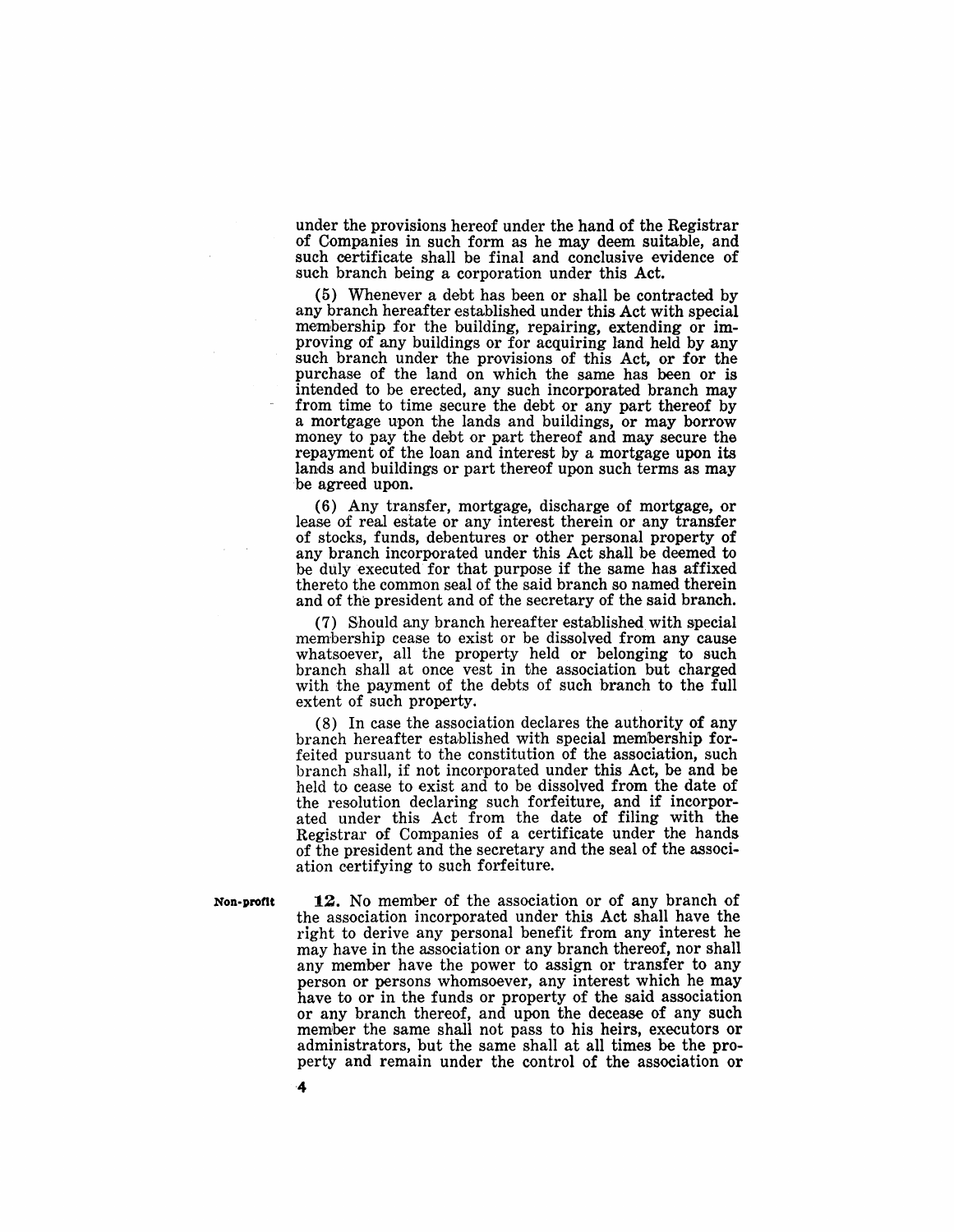branch respectively, and no property or stock, share or interest of any kind belonging to the association or any incorporated branch, shall be subject to the payment of the private debts of any of its members, nor liable to be taken in execution by any judgment creditor or garnisheed in any proceedings against any individual member or members of the association or any branch incorporated hereunder.

**Officers** 

13. Until otherwise directed by by-laws, the persons named in section 1 shall be the directors of the association and the present existing rules and regulations of the association shall, *mutatis mutandis,* be the rules and regulations of the association until changed by by-laws.

Mainten-<br>ance

**14.** The corporation may exercise any activity that may help it to maintain its institutions and may bargain and sell the products of the same provided it conforms to the laws of the Province of Alberta.

Accounting

15. The corporation shall at all times when called upon so to do by the Lieutenant Governor in Council render an account in writing of its property and affairs.

General laws·

**16.** The powers herein granted shall be subject to the general laws of the Province now in force or hereafter enacted.

**17.** This Act may be cited as *"The A.C.F.A. Act".* 

Short title

 $^{\text{Comment of }}_{\text{met of Act}}$  18. This Act comes into force on the day upon which it

is assented to.

 $\mathcal{I}_\infty = \mathcal{I}_\infty = -30$